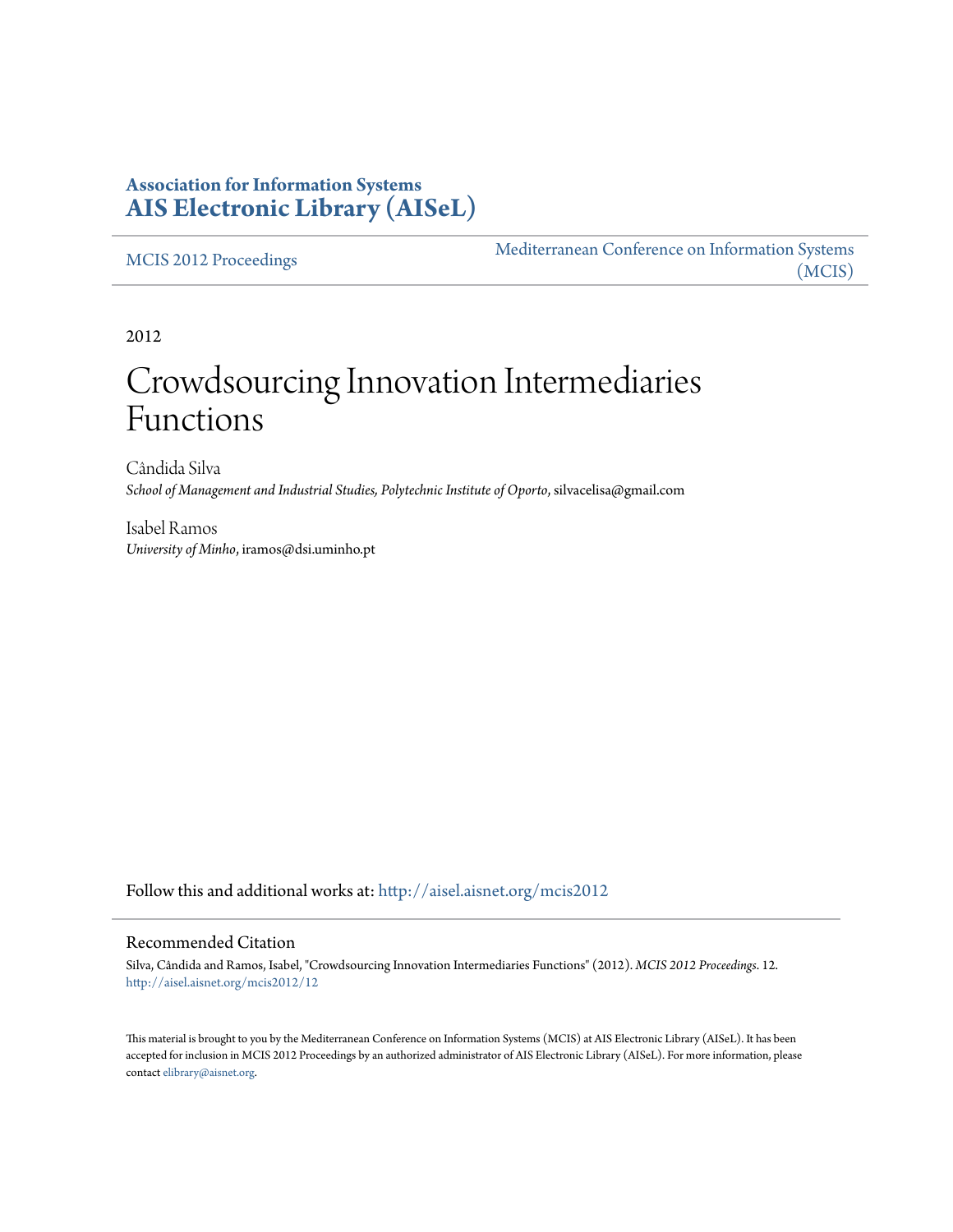# CROWDSOURCING INNOVATION INTERMEDIARIES **FUNCTIONS**

Silva, Cândida, School of Management and Industrial Studies, Polytechnic Institute of Oporto, Vila do Conde, Portugal, candidasilva@eu.ipp.pt

Ramos, Isabel, Center Algoritmi, School of Engineering, University of

Minho, Guimarães, Portugal, iramos@dsi.uminho.pt

## Abstract

*Open innovation is a hot topic in innovation management. Its basic premise is open up the innovation process. The innovation process, in general sense, may be seen as the process of designing, developing and commercializing a novel product or service to improve the value added of a company. The development of Web 2.0 tools facilitates this kind of contributions, opening space to the emergence of crowdsourcing innovation initiatives. Crowdsourcing is a form of outsourcing not*  directed to other companies but to the crowd by means of an open call mostly through an Internet *platform.* 

*Innovation intermediaries, in general sense, are organizations that work to enable innovation, that just act as brokers or agents between two or more parties. Usually, they are also engaged in other activities like inter-organizational networking and technology development and related activities. A crowdsourcing innovation intermediary is an organization that mediates the communication and relationship between the seekers – companies that aspire to solve some problem or to take advantage of any business opportunity – with a crowd that is prone to give ideas based on their knowledge, experience and wisdom.* 

*This paper identifies and analyses the functions to be performed by an intermediary of crowdsourcing innovation through grounded theory analyses from literature. The resulting model is presented and explained.* 

*The resulting model summarizes eight main functions that can be performed by a crowdsourcing process, namely, diagnoses, mediation, linking knowledge, community, evaluation, project management, intellectual property governance and marketing and support. These functions are associated with a learning cycle process which covers all the crowdsourcing activities that can be realized by the broker.* 

*Keywords: Crowdsourcing Innovation, Intermediary Functions, Open Innovation, Innovation intermediation.* 

## **1 INTRODUCTION**

Innovation is recognized by academics and practitioners as an essential competitive enabler for any company to survive, to remain competitive and to grow (Chesbrough, 2006; Lee, Park, Yoon, & Park, 2010; Tidd, 2001; von Hippel & von Krogh, 2003).

Investments in tasks of R&D have not always brought the expected results. But that doesn´t mean that the outcomes would not be useful to other companies of the same business area or even from another area. Thus, there is much knowledge already available in the market that can be helpful to some and profitable to others. So, the ideas and expertise can be found outside a company's boundaries and also exported from within. The selling of internal ideas and technologies can create significant value for the company. This new approach to innovation is called open innovation (Chesbrough, 2003).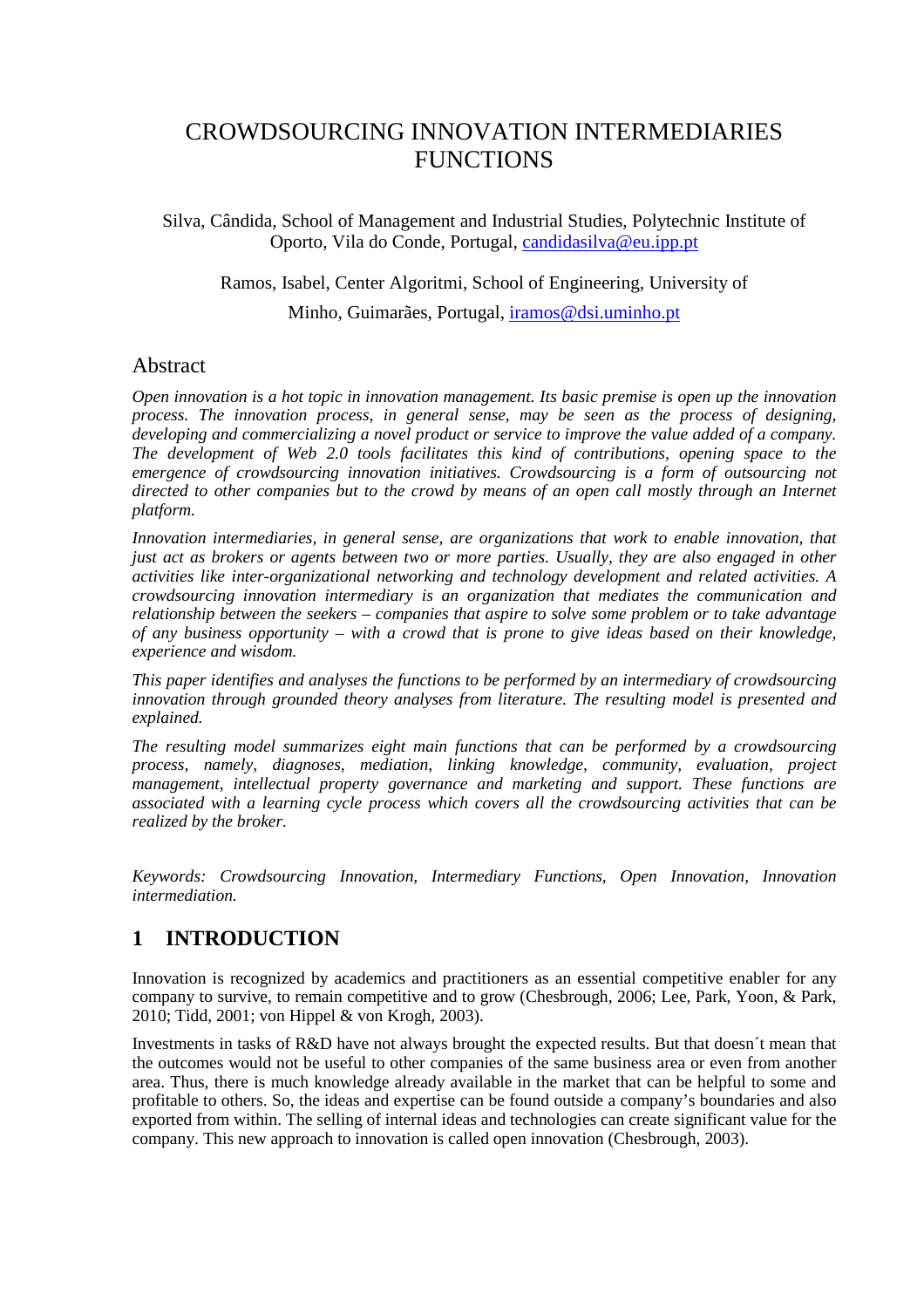Open innovation is a timely topic in innovation management. Its basic premise is open up the innovation process. The innovation process, in general sense, may be seen as the process of designing, developing and commercializing a novel product or service to improve the value added of a company.

This paradigm proposes the use of external and internal ideas, and internal and external paths to market, as means to reach advances in technology used by companies (Chesbrough, 2006).

The World Wide Web, the open source movement and the development of Web 2.0 tools facilitates this kind of contributions, opening space to the emergence of crowdsourcing innovation initiatives.

Jeff Howe and Mark Robinson introduced the term crowdsourcing, in an article in Wired Magazine (Howe, 2006), as a way of using the Web 2.0 tools to generate new ideas through the heterogeneous knowledge available in the global network of individuals highly qualified and with easy access to information and technology. Although, this concept has been used quite a time, the creation of the Wikipedia and of many examples of free software, like Linux, are examples of crowdsourcing activity. Crowdsourcing is a form of outsourcing not directed to other companies but to the crowd by means of an open call mostly through an Internet platform. Basically, the process is trying to solve a company problem by an open call in the network. The company posts a problem and a vast amount of individuals offers the solution for evaluation. The winning idea is awarded in some way and the company develops the idea. The crowd can be defined as a large set of anonymous and heterogeneous individuals, which may be composed of scientists and experts in various fields, but also of novices (Howe, 2008; Surowiecki, 2005).

A crowdsourcing innovation intermediary is an organization that mediates the communication and relationship between the seekers – companies that aspire to solve some problem or to take advantage of any business opportunity – with a crowd that is prone to give ideas based on their knowledge, experience and wisdom (Ramos, Cardoso, Carvalho, & Graça, 2009).

For crowdsourcing innovation intermediary the crowd is composed by groups of specialists in different areas, such as individual researchers, research team, labs, post-graduate students and highly qualified individuals.

It have been appearing some crowdsourcing innovation brokers, like Innocentive, Nine Sigma, IdeaConnection, Yet2.com, some focus their business model in community development, others in brokering and others on technology transfer. Besides that, these brokers are somehow focus on a specific business area related with the market they usually operate.

There is another kind of brokers more focus on buying and selling technology and inventions working as marketplaces, where they serve as a platform where companies places their technology and I&D results for sale. Some examples are yet2.com, Idea Trade Network, Innovaro Pharmalicensing, or iStockphoto.

At present, there wasn't found, in the literature, any evidence of a crowdsourcing innovation intermediary which integrates the three value added modules – technology transfer, community building and mediation tasks – and that systematize what should be the functions that this type of intermediary should realize.

The aim of this study is to identify, in the literature, the functions to be performed by an intermediary of crowdsourcing innovation. Therefore are formulated the following questions:

- 1) What should be the functions of a crowdsourcing innovation intermediary? And
- 2) What is the relation between each function?

This paper is organized as follows. The next section explains the methodology used for conducting this study. After we present the functions for crowdsourcing innovation intermediary model emerged from the literature. Finally some conclusions are made and indicated guidelines for future research.

## **2 METHODOLOGY**

The strategy used to review the literature of this study was the search of papers in ISI Web of Knowledge, SCOPUS databases and AIS e-library.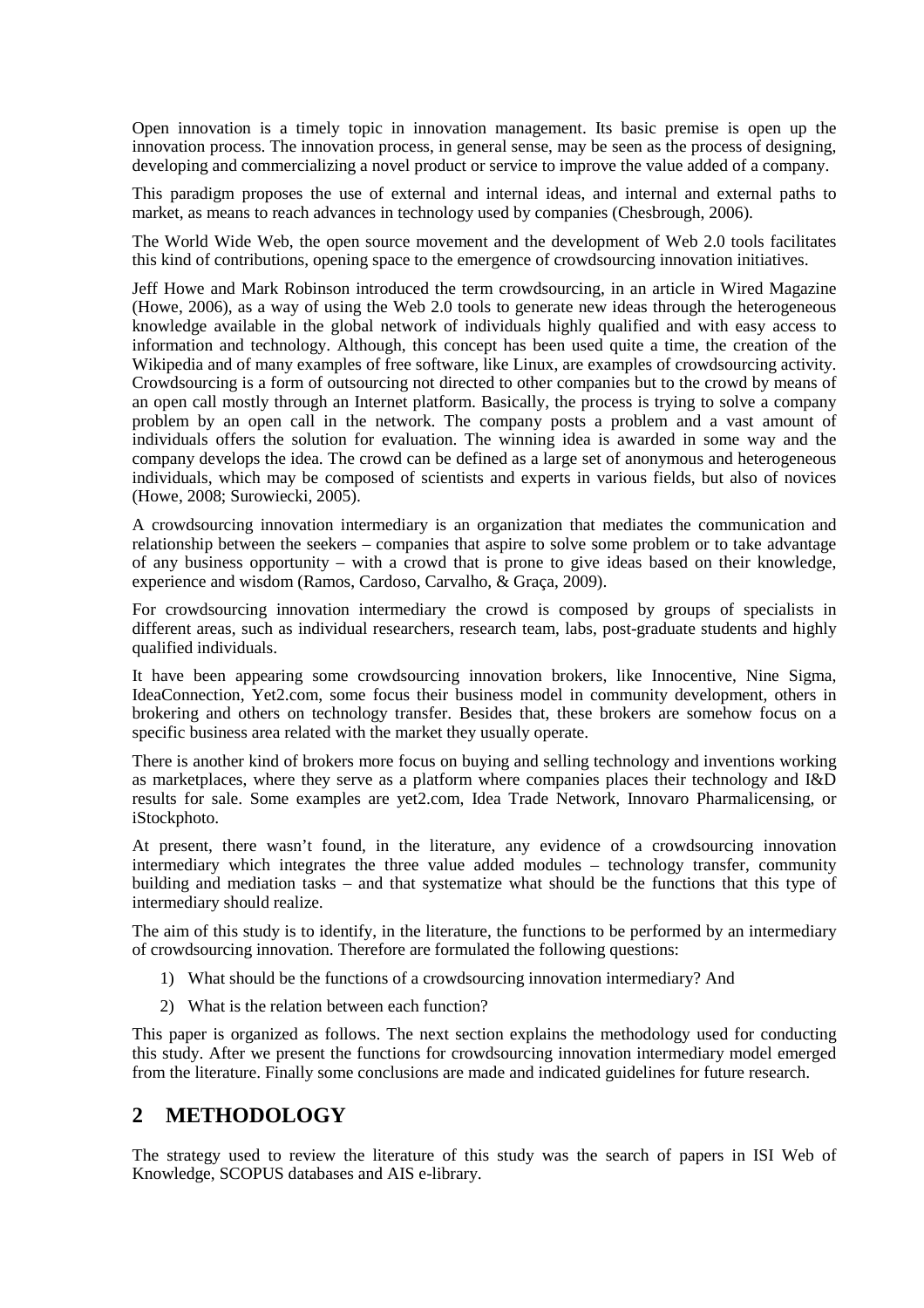Keywords were chosen considering the formulated research questions. These keywords covered the three areas of knowledge involved in the phenomenon of intermediation of crowdsourcing innovation: open innovation, crowdsourcing and knowledge intermediation.

Therefore, the keywords used in this literature review were the combination of "open innovation", "crowdsourcing", "innovation", "technology intermediary", "technology broker", "virtual technology broker", "knowledge intermediary" and "knowledge broker". These keywords were search on title and/or subject of documents, and in papers published since 2004. The selection of the document was made by the relevance of the abstract.

When the full text of the documents was not available from the database engine, it was used the Google Scholar search engine and, sometimes, the authors of the document were contacted.

It were also recovered some papers referenced in the papers analyzed, and carried out a search for more recent papers that could be referencing the most cited of the papers collected.

The methodology to bring out the functions of intermediaries for crowdsourcing innovation was to use grounded theory analysis on the selected papers (Corbin and Strauss, 2008; B. G. Glaser, 1992; B. Glaser and Strauss, 1967; Strauss and Corbin, 1990). The basic premise essential to grounded theory is that the theory must emerge from data rather than from preconceived notions formulated by the researcher. This must go beyond a purely descriptive account to a theoretical formulation of the phenomenon being studied. The data collection and analysis were deliberately interweaved, a process known as theoretical sampling, so that subsequent questions could be revised to reflect and check the emergent grounded theory (Richards, 2005).

Papers were consecutively analyzed with QSR NVivo 8.0 software according to the constant comparative method, seeking to answer the research questions, discovering what is known in literature about technology and knowledge intermediation, open innovation and crowdsourcing innovation processes. Following these guidelines, the first step of the analysis was open coding, and the unit of analysis in the text was the sentence, half of a sentence and, a few times, a paragraph. The derived codes were formulated in words closely resembling present in papers. Codes were compared to verify their descriptive content and to confirm that they were grounded in data. As a second step the codes were sorted in nine categories. This was made by constant comparisons between categories and codes. Collecting papers has been completed when the information of new papers does not add anything new to the information already gathered.

We analyzed 17 papers in the time interval of 2004 to 2011. In these papers we found references to 5 others published before 2004. Table 1 shows all the papers selected and included in this analysis, organized by knowledge area.

| <b>Knowledge area</b> | <b>Papers searched</b>                                                                                                                                                                                                 | <b>Papers recovered</b>                                                                                |
|-----------------------|------------------------------------------------------------------------------------------------------------------------------------------------------------------------------------------------------------------------|--------------------------------------------------------------------------------------------------------|
| Open Innovation       | (Gassmann $\&$ Enkel, 2004);<br>(Chesbroug, 2007); (du Preez $&$ Louw,<br>2008); (Wallin & Von Krogh, 2010);<br>(Huizingh, 2011)                                                                                       | (Chesbrough, 2003)                                                                                     |
| Crowdsourcing         | (Trompette, Chanal, Pelissier, $\&$<br>Pascale Trompette, 2008); (Brabham,<br>2008); (Vukovic, 2009); (Ramos et al.,<br>2009); (Schenk & Guittard, 2011);<br>(Geiger, Seedorf, Schulze, Nickerson,<br>& Schader, 2011) |                                                                                                        |
| Intermediaries        | (Verona, Prandelli, & Sawhney, 2006);<br>(Howells, 2006); (Hacievliyagil,<br>Maisonneuve, Auger, & Hartmann,<br>2007); (Winch & Courtney, 2007);<br>(Lopez-Vega & Vanhaverbeke, 2009);                                 | $1995$ ;<br>$(Bessant \& Rush,$<br>(Hargadon & Sutton, 1997);<br>(Hargadon, 1998); (Hargadon,<br>2002) |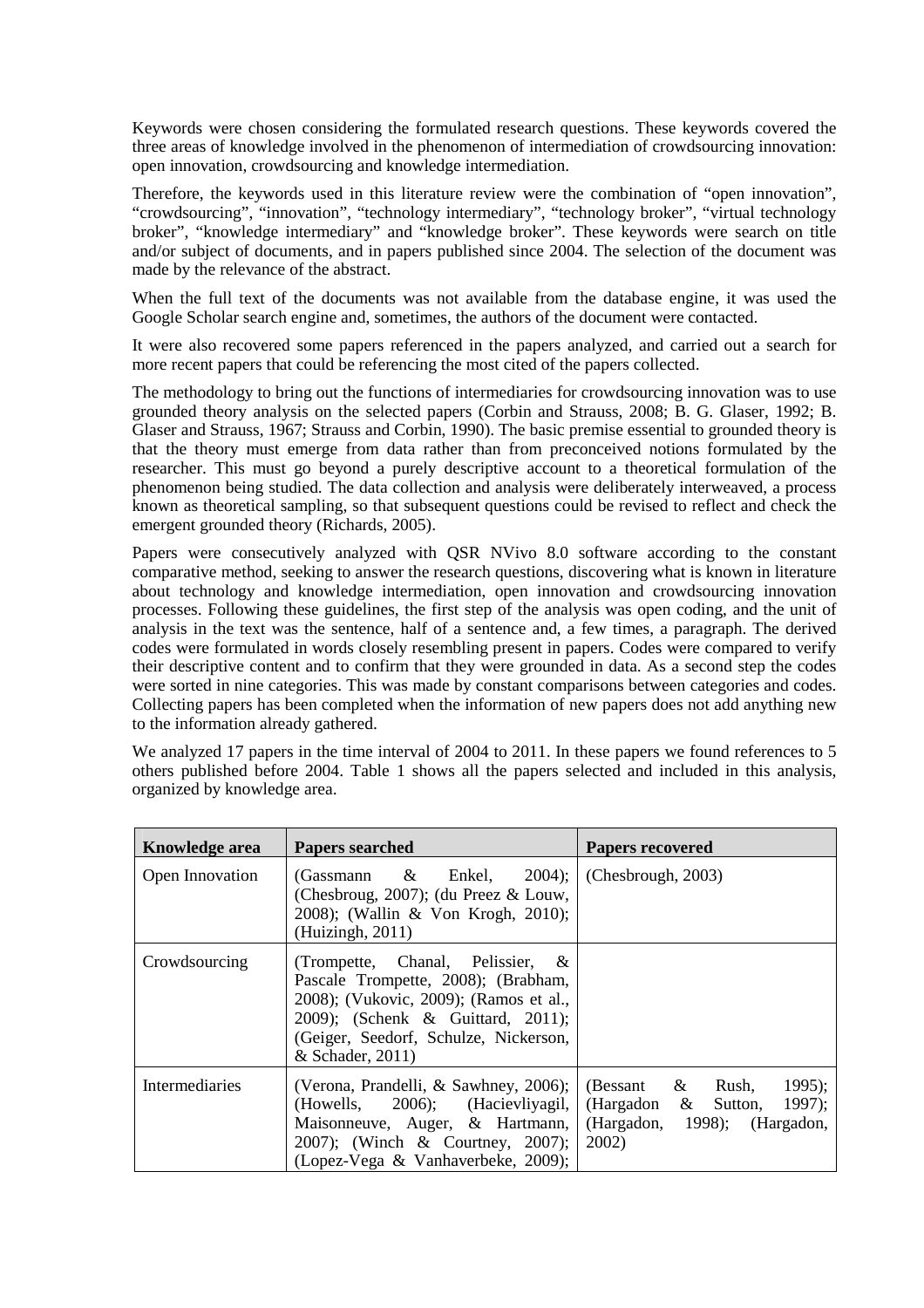|--|

#### **Table 1 - List of papers analyzed**

The steps of analysis were not strictly sequential, rather, we moved forward and backward, constantly reexamining data, codes, categories and the whole model.

In this analysis we have empirical knowledge mainly from papers related with technology and knowledge intermediation, theoretical knowledge from papers on open innovation and crowdsourcing innovation issues.

To ensure the validity of the analysis and the coding process, a second researcher was consulted as auditor throughout the entire data analysis process to assist the primary author by challenging ideas, assisting in the construction of the categories, and building the model (Corbin and Strauss, 2008; B. G. Glaser, 1992; B. Glaser and Strauss, 1967; Strauss and Corbin, 1990).

In the next section will be presented and discussed the model of functions for crowdsourcing innovation intermediaries that arose from this literature analysis.

# **3 FUNCTIONS FOR CROWDSOURCING INNOVATION INTERMEDIARIES**

The framework for crowdsourcing innovation intermediaries that emerged from the documents analyzed synthetizes eight main functions that can be performed by a crowdsourcing process, namely, diagnoses, mediation, linking knowledge, community, evaluation, project management, intellectual property (IP) governance and marketing and support. These functions are associated with crowdsourcing intermediation process which covers all the crowdsourcing activities that can be realized by the broker (Figure 1).



*Figure 1. Framework for crowdsourcing innovation intermediaries.*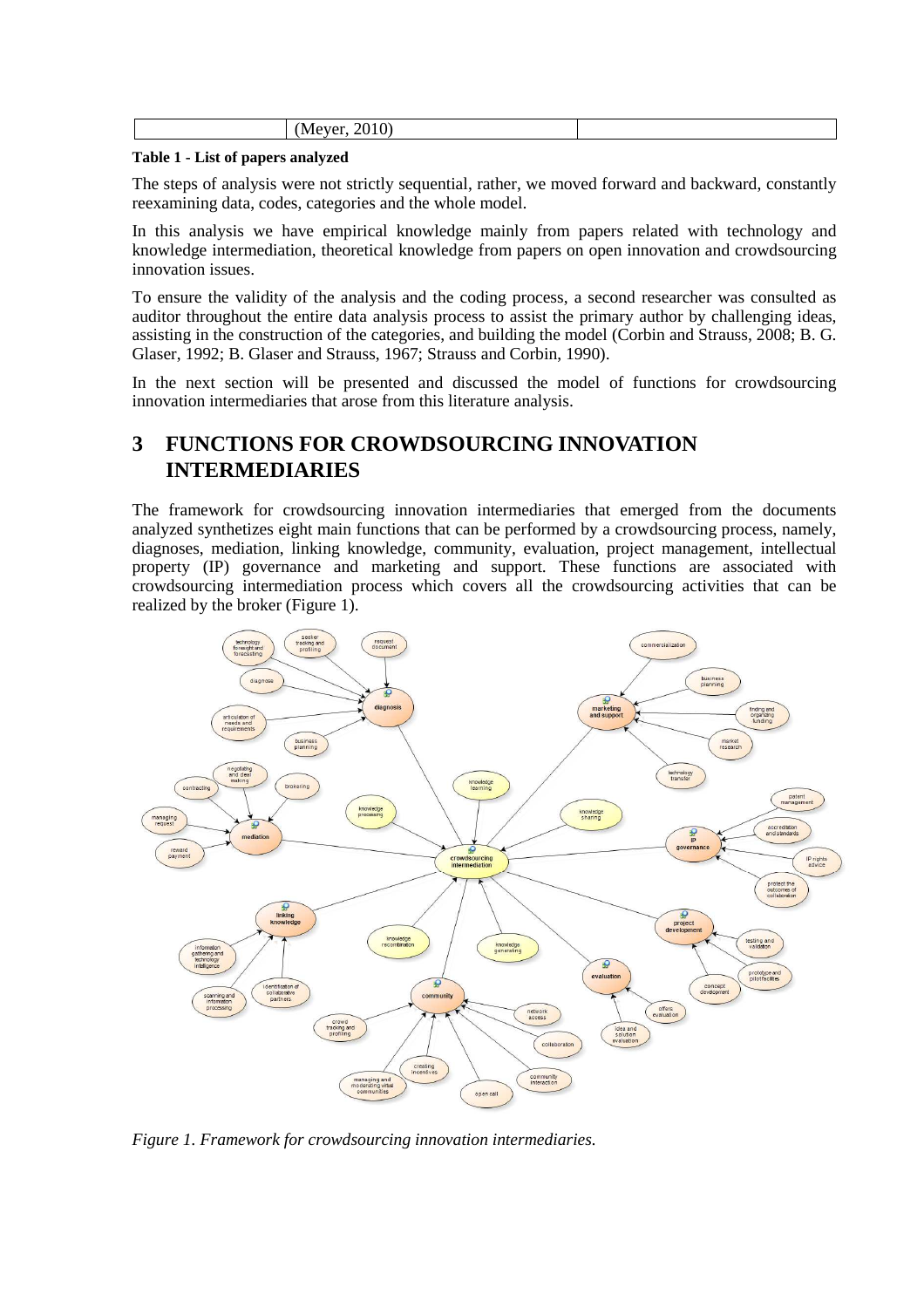The crowdsourcing intermediation process emerges from five functions – knowledge processing (KP), knowledge recombinition (KRe), knowledge generating (KG), knowledge learning (KL) and knowledge sharing (KS) – that can be executed recursively within all the crowdsourcing processes.

In KP, knowledge are captured, absorbed, codified, integrated and stored in the brokers' knowledge repository. This information can be captured outside the broker, by searching activities in the market or in community daily activity, and inside the broker when performing mediation activities.

The KRe combines and recombines knowledge already existing in the brokers' repository and with external knowledge, to be applied in solving new problems. This process uses the KP for codifying external knowledge. The new knowledge created as a result of the (re)combination process will be absorbed and integrated in the repository. KG focus the global knowledge creation, the ability of recognizing the value of new information, assimilating it, and generating new knowledge. This process needs capacities of inference and evolving of brokers' knowledge model. The broker needs to have the ability to learn from alliances, joint ventures, collaborative partners and also from knowledge of their partners' partners, assimilating and integrating that knowledge to its own use. The broker must also be able to externalize its knowledge, enabling partners to learn. This KL function usually involves the KP and KG functions to assimilate, codify, create and store knowledge. In KS, the intermediary will provide mechanisms for sharing knowledge and experience related with all the crowdsourcing processes, allowing the transfer of knowledge to its partners – seekers and solvers.

Gassmann & Enkel, (2004) illustrate these features by describing the experiences on projects of IBM: "*The knowledge gained through the ISL workshops in Zurich Rüschlikon forms an important basis for IBM research."* and *"the gathered information on technology and market trends that research and development labs' leaders have provided within a 6- to 9-month period, is combined with information from competence centres' R&D experts as well as with the results from surveys of those IBM employees who participated in conferences and workshops.*"

As Verona, Prandelli, & Sawhney (2006) pointed out information sharing activities should be facilitated with the use of appropriate tools: "*coordinate activities and information sharing between otherwise disconnected pools of knowledge and competences on a global basis and at a lower cost than in traditional offline environments*".

The **diagnosis** function results from tasks that establish the first contact with companies, including identity tracking and profiling; foresight and diagnostic work; articulation and selection of innovation and technology options, helping to define and articulate the needs and requirements; business planning and analyzing the capability to integrate with the business process and defining the innovation and business strategy; technology foresight and forecasting giving companies the opportunity to get to know technological, market and industry trends or current project outcomes; and specifying the challenge that will be delivered to the crowd, describing the task and its requirements, evaluation criteria, expected outcome, duration, expiration, quality parameters and incentives.

There are examples of the need and benefits of the diagnosis function: "*LGC (formerly the Laboratory of the Government Chemist) acts an 'intelligent interface' between its client and its 'task environment' in relation to analytical, environmental and testing matters. This includes providing advice on what the client company should be doing in the future with regard to analytical activities, how it should react to the changing regulatory environment, providing hazard assessments, and outlining what improvements can be made in relation to measurement and testing techniques and so on.*" (Howells, 2006); "*BMW's Palo Alto Technology Office (PAYTO) in Silicon Valley has the mission to permanently look out for new trends, highly specialised and unique technical knowledge and technologies*" (Gassmann & Enkel, 2004); "*Generics Group has established Generics Asset Management to help identify market opportunities*" (Howells, 2006).

The **mediation** function realizes activities of gatekeeping and brokering involving collaborative deals and contracting with companies and solvers; negotiating and dealing issues such as billing; intellectual property (IP) advice and patent licensing with other companies in order to get ideas to market, allowing the commercialization through active know-how transfer projects and licensing of those patents that cannot be developed efficiently in-house, or do not fit the innovation strategy of the company; provide companies to management its requests with tasks like canceling or follow the requests progress; and companies payment and awards to solvers.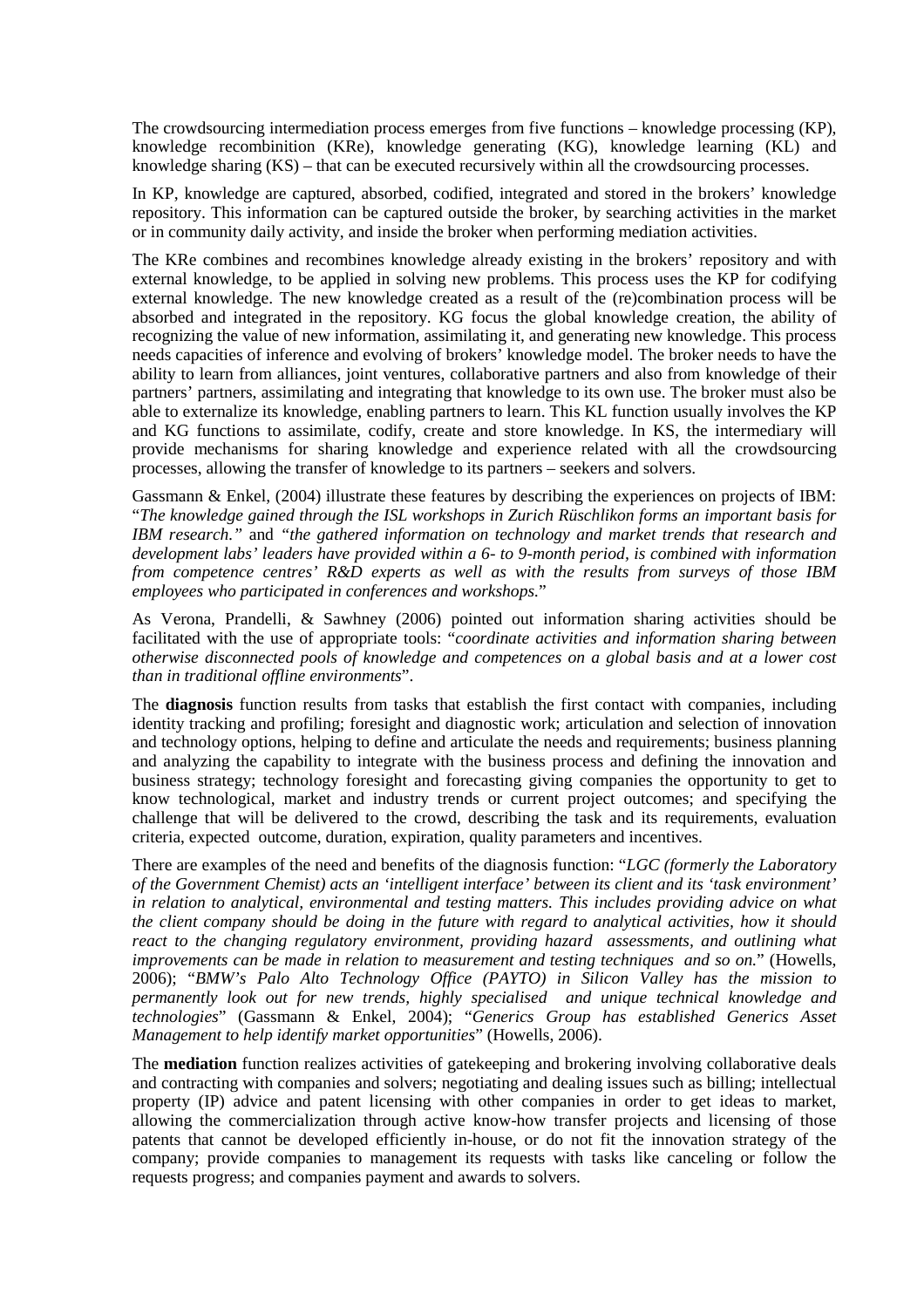The mediation activities that the intermediary should perform are reported by different authors: "*Before providers undertake the execution of the crowdsourcing request, the platform acts as a broker between requestors and providers in establishing IP governance, legal issues and payment."… "support contract negotiation through integration with IP governance services*" (Vukovic, 2009); "*… intellectual property in fields such as negotiation, acquisition and portfolio analysis of technologies*" (Lopez-Vega & Vanhaverbeke, 2009); "*… keeping and brokering roles necessitate more outward looking activities associated with match-making and brokering collaborative deals for the client firm(s)*" (Howells, 2006).

The **Linking knowledge** function embraces tasks of information scanning and recognition, gathering, analyses and consolidation, including knowledge recombination, integration and storage in the broker repository; technology intelligence functions filling the gap in the flow of technology between industries and between firms; and identifying of collaborative partners by seeking and establishing contacts with potential external partners, and building collaborative teams and strategic alliances for developing and exploiting innovation technology projects.

Some authors emphasizes the activities of collecting, processing and integration of knowledge as the key activities of the intermediary: "*The main value appropriation functions are: gatekeeping designed to connect or involve individual potential solutions provider*s" … "*scanning and information present in the strategic advisory services for customers.*" (Lopez-Vega & Vanhaverbeke, 2009); " *… information is analysed and consolidated into approximately 20 fields, which the research departments then discuss and further group …*" (Gassmann & Enkel, 2004); " *… knowledge creation, integration, and reconfiguration become vital to sustaining competitive advantage …*" (Verona et al., 2006). Hacievliyagil et al., (2007) also highlight the need of building alliances and collaborative teams: " *… the request for information form was primarily used to identify consultants and experts, but also to build a supplier network on a contract basis.*".

The **community** function involves all the issues related with network access to a heterogeneous crowd with high qualified and motivated individuals and/or companies to realize tasks for a reward or to collaborate in the development of an innovation project. The activities performed are tracking and profiling, moderating, potentiate idea generation, making available learning and socialization opportunities in order to sustain a sense of a learning community and creating incentives adequate to the best interests of the crowd. This function must have means to support community interaction and jointly participation in the development of a project or solving a problem in a collaboration call. This interaction tends to result in an intensive exchange of knowledge and a process of mutual learning, that must be stimulate to discussions on mutual issues.

Regarding activities related to the community of solvers authors highlight the encouraging of interaction between members and the incentives for participation in the resolution of challenges: "*Collaboration services (e.g. forums, instant messaging, etc.) allowing for requestors and providers to socialize crowdsourcing request requirements and negotiate terms in real time …*" (Vukovic, 2009); "*… leading scientists, suppliers, customers and potential partners are invited to provide the company's research as a whole with external input and to stimulate discussions on mutual issues.*" (Gassmann & Enkel, 2004); "*During the duration of contest, requestors and participants may collaborate and discuss the requirements and approach …*" (Vukovic, 2009); "*A financial reward provides a strong incentive to tackle a problem and share the solution, instead of attempting to exploit it independently.*" (Hacievliyagil et al., 2007).

The social knowledge created by the community has a result of users' participation, experience and interactions, and collaborative knowledge evolution will be captured and integrated in brokers' repository. Also the information about users and challenges ratings and performance will be integrated.

The **evaluation** function is about providing methods to analyze and evaluate solvers' contributions as well as bringing new technology to the market, as presented in: "*... requestor validates it against the completion criteria…*" (Vukovic, 2009); "*All problems posted are classified …*" (Hacievliyagil et al., 2007); " *… assessment and evaluation roles provided by innovation intermediaries to essentially service 'post innovation' evaluations …* " (Howells, 2006).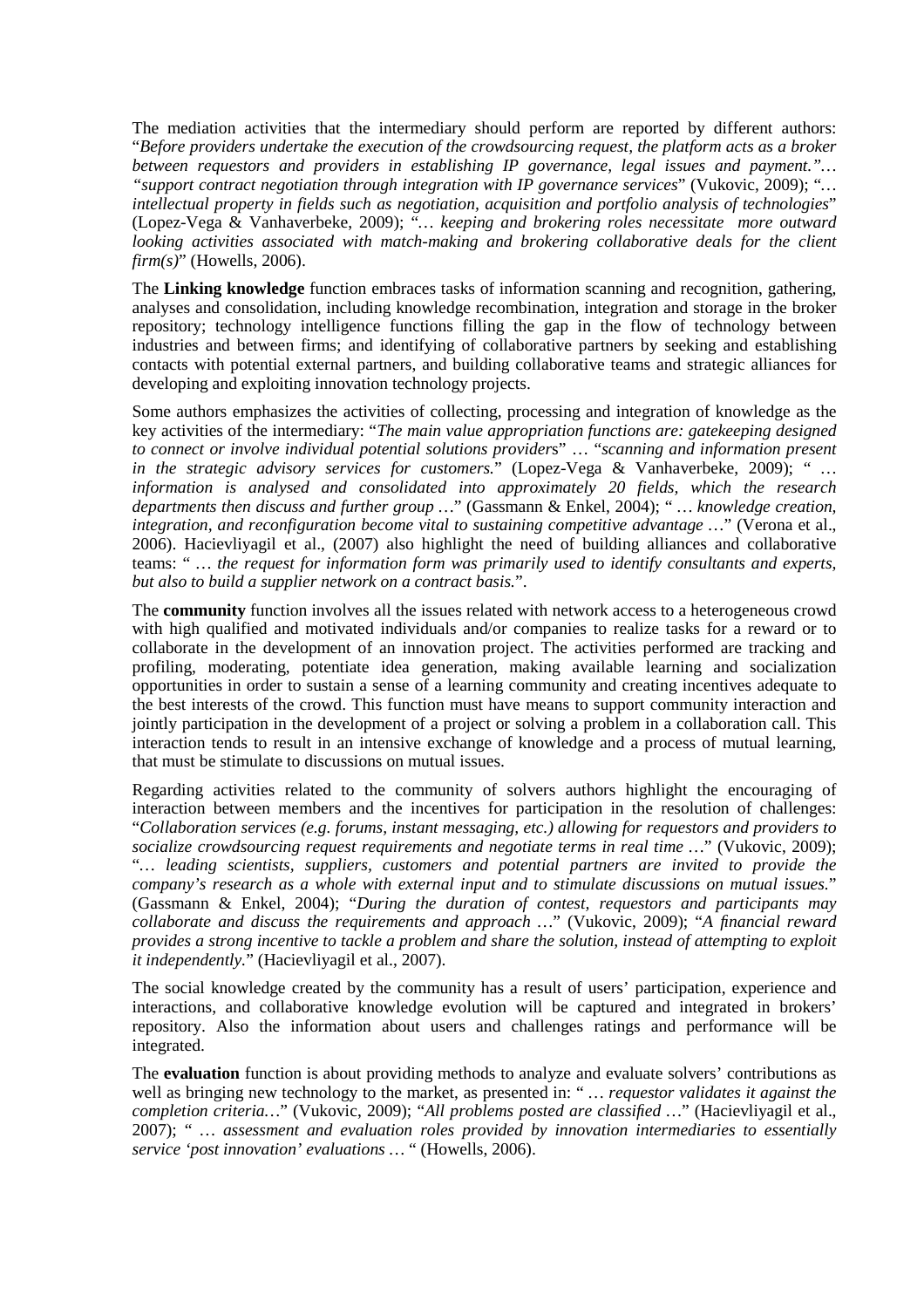The **project management** function represents the concept development of technology, product, or service and prototype building. It can also be including scale-up modeling, testing and validation, and training, as Vukovic and Hacievliyagil et al. refers: " *… supports the product development and testing and reaps the benefits of scalable workforce, and expertise matching …* " (Vukovic, 2009); "*…functions in the value chain … methodologies for facilitating concept design, production, piloting and technological dissemination …* " (Hacievliyagil et al., 2007).

The **IP governance** function manages and advices the best way to protect the intellectual property of the solver; it also supports the seeker's patent management efforts, which may include accreditation, validation, regulation and work standards work as well as protecting some IP outcomes occurred in collaborative work.

Gassmann & Enkel, (2004) focus patent management and IP protection: " *… patent licensing to outside partners in order to get ideas to market through its own licensing programme … generating profits by licensing IP and/or multiplying technology by transferring ideas to other companies …*"; Howells, (2006) the accreditation " *… accreditation functions in the innovating process* " and the protection of collaboration projects "*The last two main functions were associated with protecting the outcomes of innovation and collaboration.*".

The **marketing and support** function supports the commercialization tasks of seekers by performing market research and business planning for the innovative projects selected from the crowd, finding potential capital funding and organizing funding or offerings. Other role the broker identified was to search for venture capitals to finance the projects, to guarantee the transfer of knowledge and technology and its integration in seeker's business process.

Vukovic, (2009) and Howells, (2006) emphasize the need to integrate broker activity with company business process: " *… capability to integrate with the business process (internal infrastructure of the enterprise).*"; " *… development and implementation of business and innovation strategies …* " (Howells, 2006); and Howells, (2006) also refers helping in funding and market access " *… Generics Group has established Generics Asset Management to help identify market opportunities, develop business plans and to assess and provide filtering capability for funding …*".

# **4 CONCLUSIONS AND FUTURE WORK**

Innovation intermediation has been carried out for several years. The functions provided by each broker differ depending on market range, region where they operate and process virtualization. Even in brokers working in the same country and in the same market are playing distinct roles in supporting companies' innovation strategy (Howells, 2006).

Crowdsourcing innovation appears as a new way for supporting companies' innovation process and developing their innovation strategy. Nevertheless, no intermediary model can be found in literature that integrates processes for crowdsourcing, open innovation and innovation intermediation.

This paper presents a first model of the functions of a crowdsourcing innovation intermediary according to the performed literature review. The literature analyses were carried out applying the systematic and rigorous rules defined by the grounded theory method.

The model synthesizes eight main functions – diagnoses, mediation, linking knowledge, community, evaluation, project management, IP governance and marketing and support. These functions are associated with a learning cycle process which covers all the crowdsourcing activities performed by the broker

This model has emerged from the functions the literature mentions for innovation intermediaries, open innovation processes and crowdsourcing innovation processes.

This work has two limitations: (1) Howe, (2008) breaks crowdsourcing into four models, according with the innovation goal: (i) collective intelligence or crowd wisdom – based on the creation of large and diverse networks of people, who often possess unique knowledge, offering them conditions to express that knowledge; (ii) crowd creation – content created by users like videos, photos, papers, that can be outsourced by companies; (iii) crowd voting – is about using the crowd's judgments to organize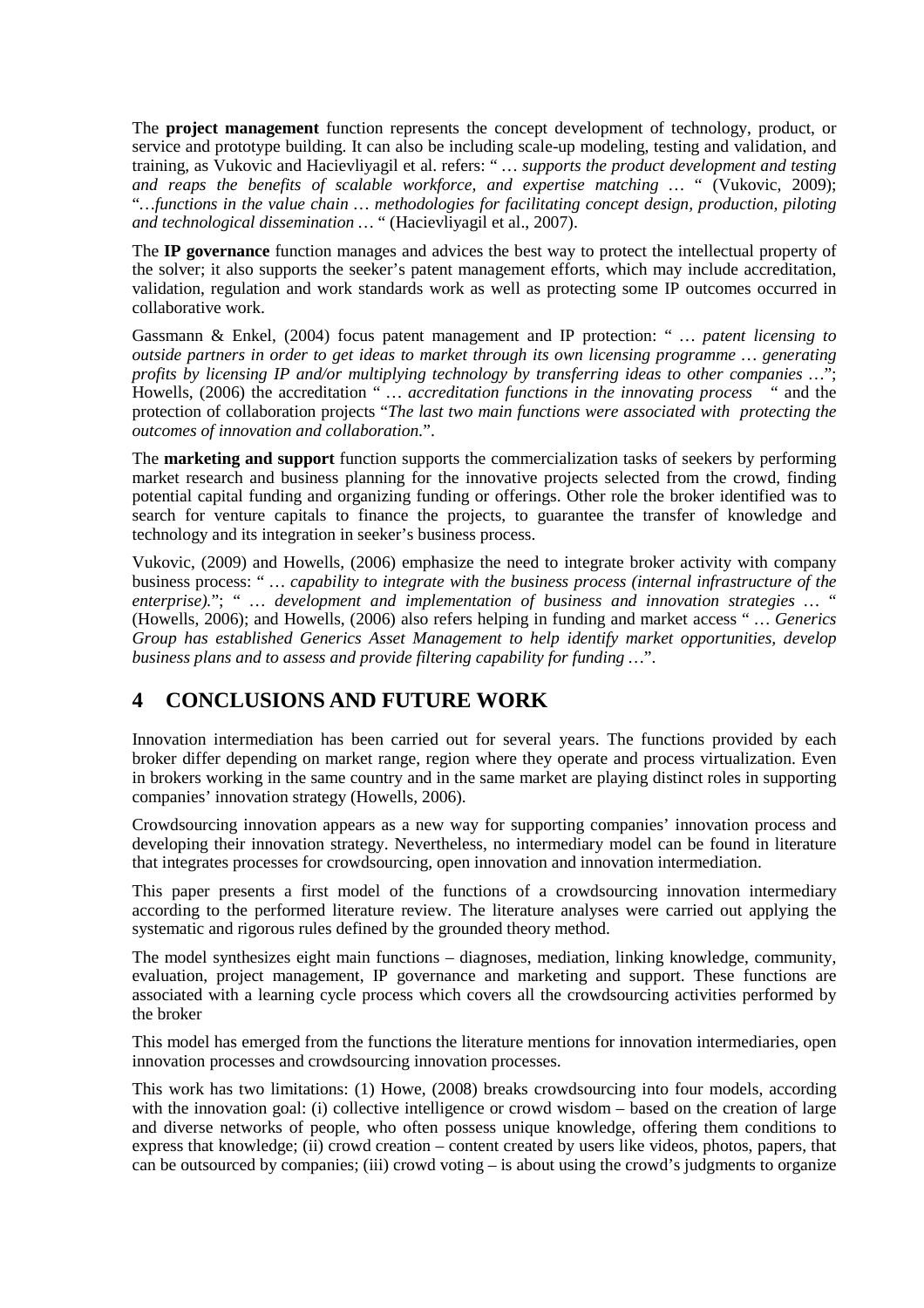vast quantities of information. This can be made by asking the crowd to explicitly vote in something or simply organizing documents according to its popularity among readers; and (iv) crowd funding – using the crowd as the source of funds instead of banks or other institutions. Usually the open software projects use this kind of model. Though, it's worth to notice that a successful crowdsourcing project often use a combination of these approaches. It is necessary to examine the details of each of the models identified by Howe as they may add new functions to the model. (2) Gassmann and Enkel, (2004) presented three distinct archetypes for the innovation core processes in companies following an open innovation approach: the outside-in process, inside-out process and coupled process. Basically, these processes are adopted in accordance with the innovation strategy defined by the company. In the outside-in process the knowledge of the company is increased by the integration of suppliers, customers and external knowledge. The inside-out process is about bringing ideas to market by selling intellectual property and multiplying technology by transferring ideas to other companies. And the coupled process combines the outside-in with the inside-out processes by working in alliances and collaboration with complementary partners in strategic networks. Some of the stages of these processes are already represented in the model in the categories of articulation of needs and requirements, technology foresight and forecasting, IP advice and patent management, network access, offers evaluation, or protect the outcomes of collaboration. However, it is need to perform a more detailed research to ensure that all the activities of these three architectures are included in the model.

The next step of this research should be to take a closer look of different types of processes of open innovation and crowdsourcing models.

The study of crowdsourcing innovation intermediaries should also be done by listening to experts in the field of innovation intermediation, participants in crowdsourcing initiatives, and innovation consultants who have knowledge and expertise in the subject.

Future research will include further literature analyses on the issues pointed above and conducting an empirical study by interviewing a panel of specialists in crowdsourcing innovation initiatives. The empirical study results will complement and confront the model that emerged from the literature review.

## References

- Bessant, J., & Rush, H. (1995). Building bridges for innovation: the role of consultants in technology transfer. *Research Policy*, *24*(1), 97–114. doi:10.1016/0048-7333(93)00751-E
- Brabham, D. C. (2008). Crowdsourcing as a Model for Problem Solving An Introduction and Cases. *Convergence: The International Journal of Research into New Media Technologies*, *14*(1), 75–90. doi:10.1177/1354856507084420
- Chesbroug, H. W. (2007). Why companies should have open business models. *MIT Sloan Management Review*, *48*(2), 22–28.
- Chesbrough, H. W. (2003). The era of open innovation. *MIT Sloan Management Review*, *14*(3), 35– 41.
- Chesbrough, H. W. (2006). *Open Innovation: Researching a New Paradigm* (Henry Chesbrought,Wim Vanhaverbeke and Joel West, Eds.). Oxford University Press.
- Corbin, J. M., & Strauss, A. C. (2008). *Basics of Qualitative Research: Techniques and Procedures for Developing Grounded Theory*. (J. M. Corbin & A. C. Strauss, Eds.) (3rd ed.). Sage Publications, Inc.
- du Preez, N. D., & Louw, L. (2008). A framework for managing the innovation process. *Management of Engineering Technology, 2008. PICMET 2008. Portland International Conference on* (pp. 546 –558). doi:10.1109/PICMET.2008.4599663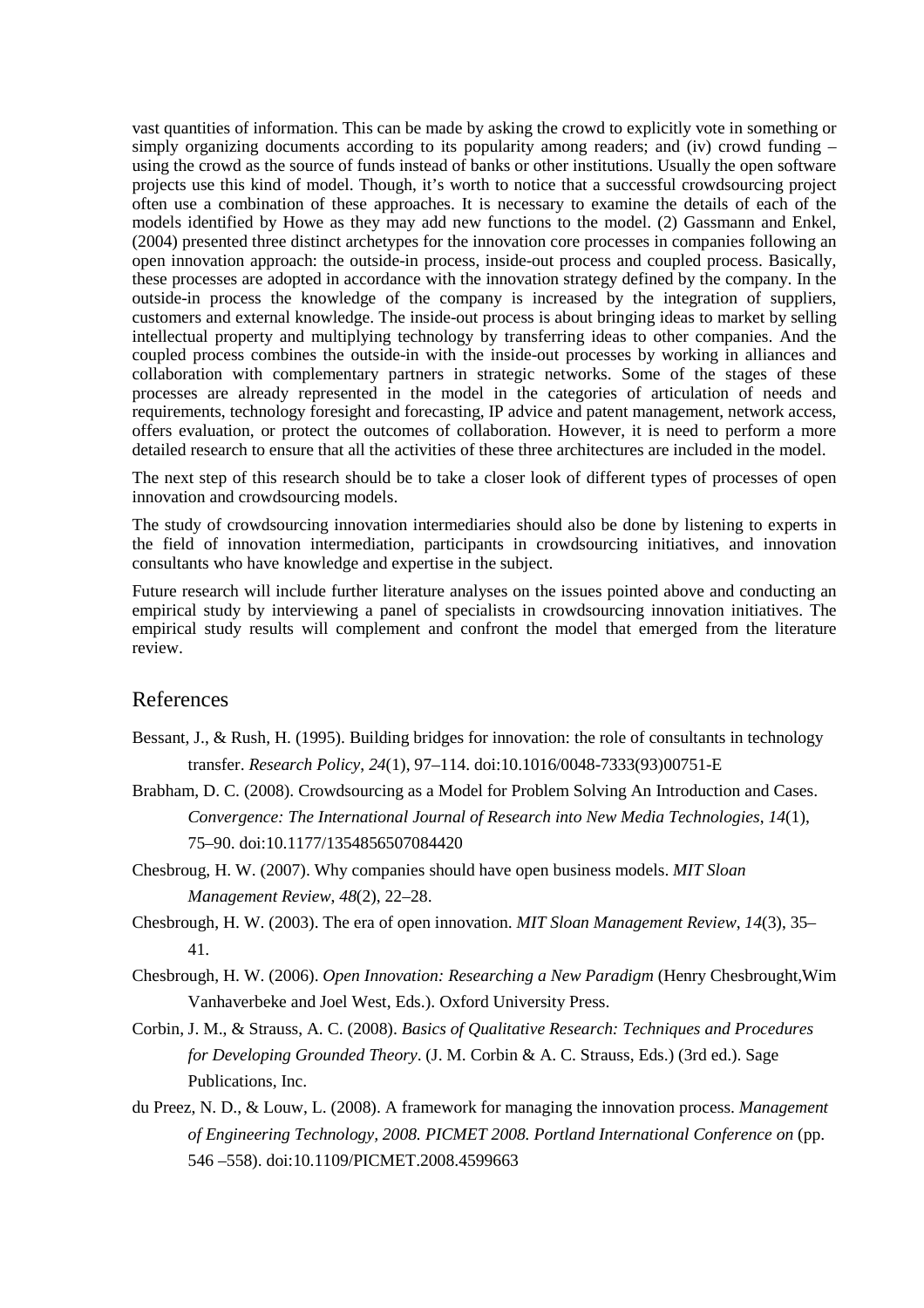Gassmann, O., & Enkel, E. (2004). Towards a Theory of Open Innovation: Three Core Process Archetypes (pp. 1–18). Presented at the R&D Management Conference, Lisbon: Citeseer.

Geiger, D., Seedorf, S., Schulze, T., Nickerson, R. C., & Schader, M. (2011). Managing the Crowd: Towards a Taxonomy of Crowdsourcing Processes. *AMCIS 2011 Proceedings - All Submissions*. Retrieved from http://aisel.aisnet.org/amcis2011\_submissions/430

Glaser, B. G. (1992). *Basics of Grounded Theory Analysis: Emergence Vs. Forcing*. Sociology Pr.

- Glaser, B., & Strauss, A. (1967). *The Discovery of Grounded Theory: Strategies for Qualitative Research*. Aldine Transaction.
- Hacievliyagil, N. K., Maisonneuve, Y. E., Auger, J. F., & Hartmann, D. (2007). The Positions of Virtual Knowledge Brokers in the Core Process of Open Innovation. *International Journal of Technology, Knowledge and Society*, *3*(5), 47–59.
- Hargadon, A. B. (1998). Firms as Knowledge Brokers: Lessons in Pursuing Continuous Innovation. *California Management Review*, *40*(3), 209–227.
- Hargadon, A. B. (2002). Brokering knowledge: Linking learning and innovation. *Research in Organizational Behavior*, *24*(0), 41–85. doi:10.1016/S0191-3085(02)24003-4
- Hargadon, A. B., & Sutton, R. I. (1997). Technology Brokering and Innovation in a Product Development Firm. *Administrative Science Quarterly*, *42*(4), 716–749. doi:10.2307/2393655

Howe, J. (2006, June). The Rise of Crowdsourcing. *Wired Magazine*, *14.06*, 1–4.

- Howe, J. (2008). *Crowdsourcing: How the Power of the Crowd is Driving the Future of Business*. Business Books. Crown Business.
- Howells, J. (2006). Intermediation and the role of intermediaries in innovation. *Research Policy*, *35*(5), 715–728. doi:10.1016/j.respol.2006.03.005
- Huizingh, E. K. R. E. (2011). Open innovation: State of the art and future perspectives. *Technovation*, *31*(1), 2–9. doi:10.1016/j.technovation.2010.10.002
- Lee, S., Park, G., Yoon, B., & Park, J. (2010). Open innovation in SMEs An intermediated network model. *Research Policy*, *39*(2), 290–300. doi:10.1016/j.respol.2009.12.009
- Lopez-Vega, H., & Vanhaverbeke, W. (2009). Connecting open and closed innovation markets: A typology of intermediaries. MPRA Paper. Retrieved September 15, 2011, from http://mpra.ub.uni-muenchen.de/27017/
- Meyer, M. (2010). The Rise of the Knowledge Broker. *Science Communication*, *32*(1), 118–127. doi:10.1177/1075547009359797
- Ramos, I., Cardoso, M., Carvalho, J., & Graça, J. (2009). An Action Research on Open Knowledge and Technology Transfer. *Information Systems – Creativity and Innovation in Small and Medium-Sized Enterprises*, IFIP Advances in Information and Communication Technology (Vol. 301, pp. 211–223). Presented at the Information Systems – Creativity and Innovation in Small and Medium-Sized Enterprises, Guimarães, Portugal: Springer Boston. doi:10.1007/978-3-642-02388-0\_15

Richards, L. (2005). *Handling Qualitative Data: A Practical Guide* (1st ed.). Sage Publications Ltd.

Schenk, E., & Guittard, C. (2011). Towards a characterization of crowdsourcing practices. *Journal of Innovation Economics*, *2011/1*(7), 93–107. doi:10.3917/jie.007.0093